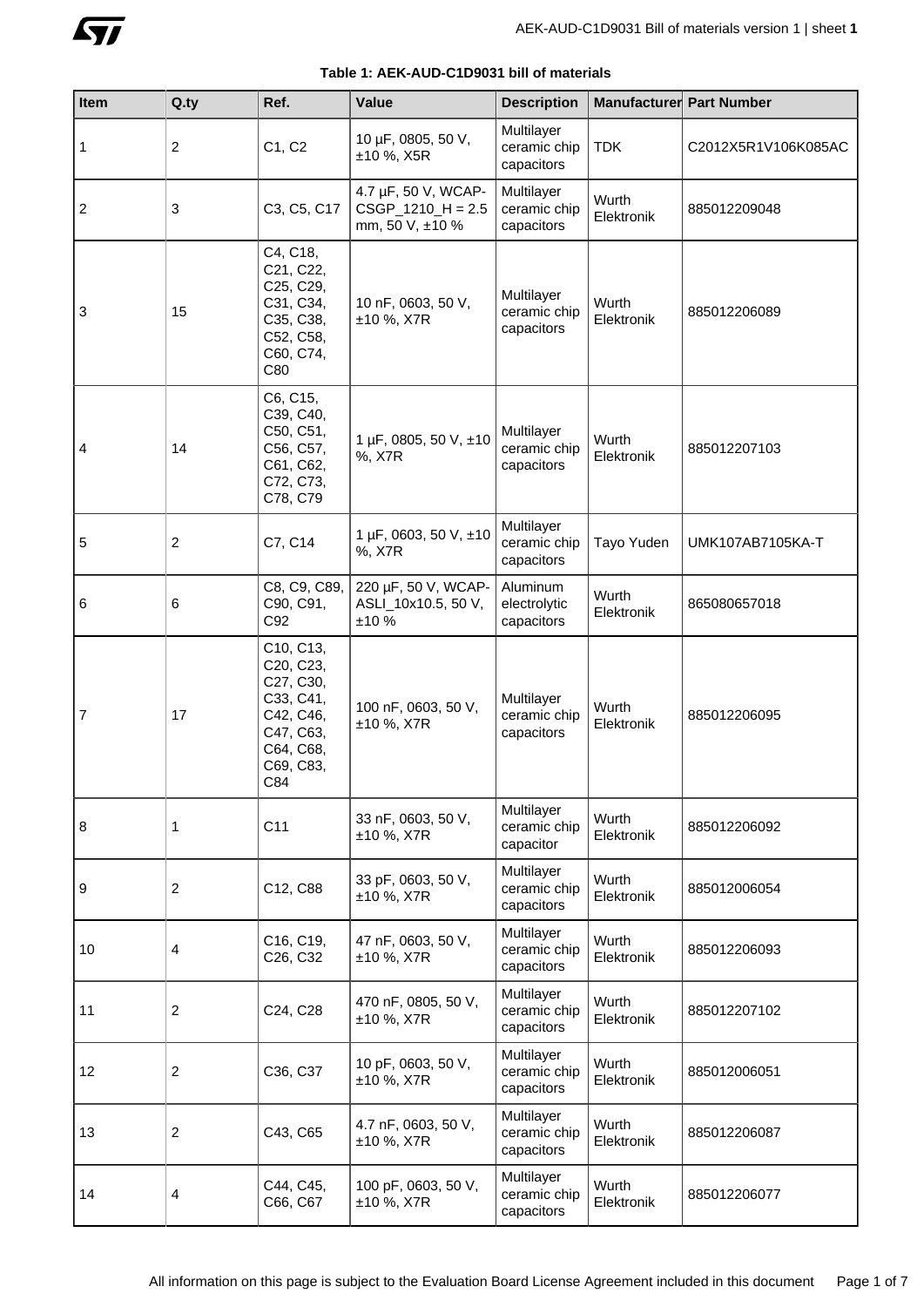

| Item | Q.ty                    | Ref.                                      | Value                              | <b>Description</b>                                   |                     | <b>Manufacturer Part Number</b> |
|------|-------------------------|-------------------------------------------|------------------------------------|------------------------------------------------------|---------------------|---------------------------------|
| 15   | $\overline{\mathbf{4}}$ | C48, C49,<br>C70, C71                     | 330 pF, 0603, 50 V,<br>±10 %, X7R  | Multilayer<br>ceramic chip<br>capacitors             | Wurth<br>Elektronik | 885012206080                    |
| 16   | 4                       | C53, C54,<br>C75, C76                     | 3.3 uF, 1210C, 50 V,<br>±10 %, X7R | Multilayer<br>ceramic chip<br>capacitors             | Kemet               | C1210C335K5RACAUTO              |
| 17   | $\overline{\mathbf{4}}$ | C55, C59,<br>C77, C81                     | 4.7 uF, 0805, 50 V,<br>±10 %, X5R  | Multilayer<br>ceramic chip<br>capacitors             | <b>TDK</b>          | C2012X5R1H475K125AB             |
| 18   | 2                       | C82, C87                                  | 100 nF, 0805, 50 V,<br>±10 %, X7R  | Multilayer<br>ceramic chip<br>capacitors             | Wurth<br>Elektronik | 885012207098                    |
| 19   | $\overline{c}$          | C85, C86                                  | 47 pF, 0603, 50 V,<br>±10 %, X7R   | Multilayer<br>ceramic chip<br>capacitors             | Wurth<br>Elektronik | 885012006055                    |
| 20   | 1                       | D <sub>1</sub>                            | SM6T36CAY,<br>DIODO_SMB            | Automotive<br>600 W TVS<br>in SMB                    | <b>ST</b>           | SM6T36CAY                       |
| 21   | 1                       | D <sub>2</sub>                            | MMBZ5244B, SOT23                   | 14 V Zener<br>diode                                  | ON<br>Semiconducto  | MMBZ5244BLT1G                   |
| 22   | $\mathbf 1$             | D <sub>3</sub>                            | 2 V, WL-<br>SMCW_0805              | Mono-color<br>chip red LED                           | Wurth<br>Elektronik | 150080RS75000                   |
| 23   | 2                       | D4, D6                                    | 3.2 V, WL-<br>SMCW_0805            | Mono-color<br>chip green<br>LED                      | Wurth<br>Elektronik | 150080GS75000                   |
| 24   | 1                       | D <sub>5</sub>                            | 2 V, WL-<br>SMCW_0805              | Mono-color<br>chip yellow<br>LED                     | Wurth<br>Elektronik | 150080YS75000                   |
| 25   | 1                       | D7                                        | 2 V, WL-<br>SMCW_0805              | Mono-color<br>chip amber<br>LED                      | Wurth<br>Elektronik | 150080AS75000                   |
| 26   | 1                       | D8                                        | 3.2 V, WL-<br>SMCW_0805            | Mono-color<br>chip blue<br><b>LED</b>                | Wurth<br>Elektronik | 150080BS75000                   |
| 27   | $\overline{c}$          | J1, J5                                    | WR-WTB 4 pin 2.54<br>mm            | Male vertical<br>locking<br>headers                  | Wurth<br>Elektronik | 61900411121                     |
| 28   | 1                       | J <sub>2</sub>                            | WR-PHD 4 pins 2.54<br>mm           | Pin header                                           | Wurth<br>Elektronik | 61300411121                     |
| 29   | 1                       | J3                                        | WR-TBL - pitch<br>5.08mm, 2 pins   | Horizontal<br>entry, rising<br>cage clamp,           | Wurth<br>Elektronik | 691236510002                    |
| 30   | $\mathbf{1}$            | J4                                        | WR-PHD 24 pins<br>2.54 mm          | Pin header                                           | Wurth<br>Elektronik | 61002421121                     |
| 31   | 1                       | J6                                        | WR-BHD 2.54 mm                     | Male box<br>header                                   | Wurth<br>Elektronik | 61201421621                     |
| 32   | $\boldsymbol{2}$        | J7, J8                                    | 2P_5.00MM, , pitch 5<br>mm, 2 pins | Horizontal<br>entry<br>modular,<br>pressure<br>clamp | Wurth<br>Elektronik | 691101710002                    |
| 33   | 5                       | JP1, JP2,<br>JP3, JP4,<br>JP <sub>5</sub> | WR-PHD 3pin 2.54<br>mm THT         | Header                                               | Wurth<br>Elektronik | 61300311121                     |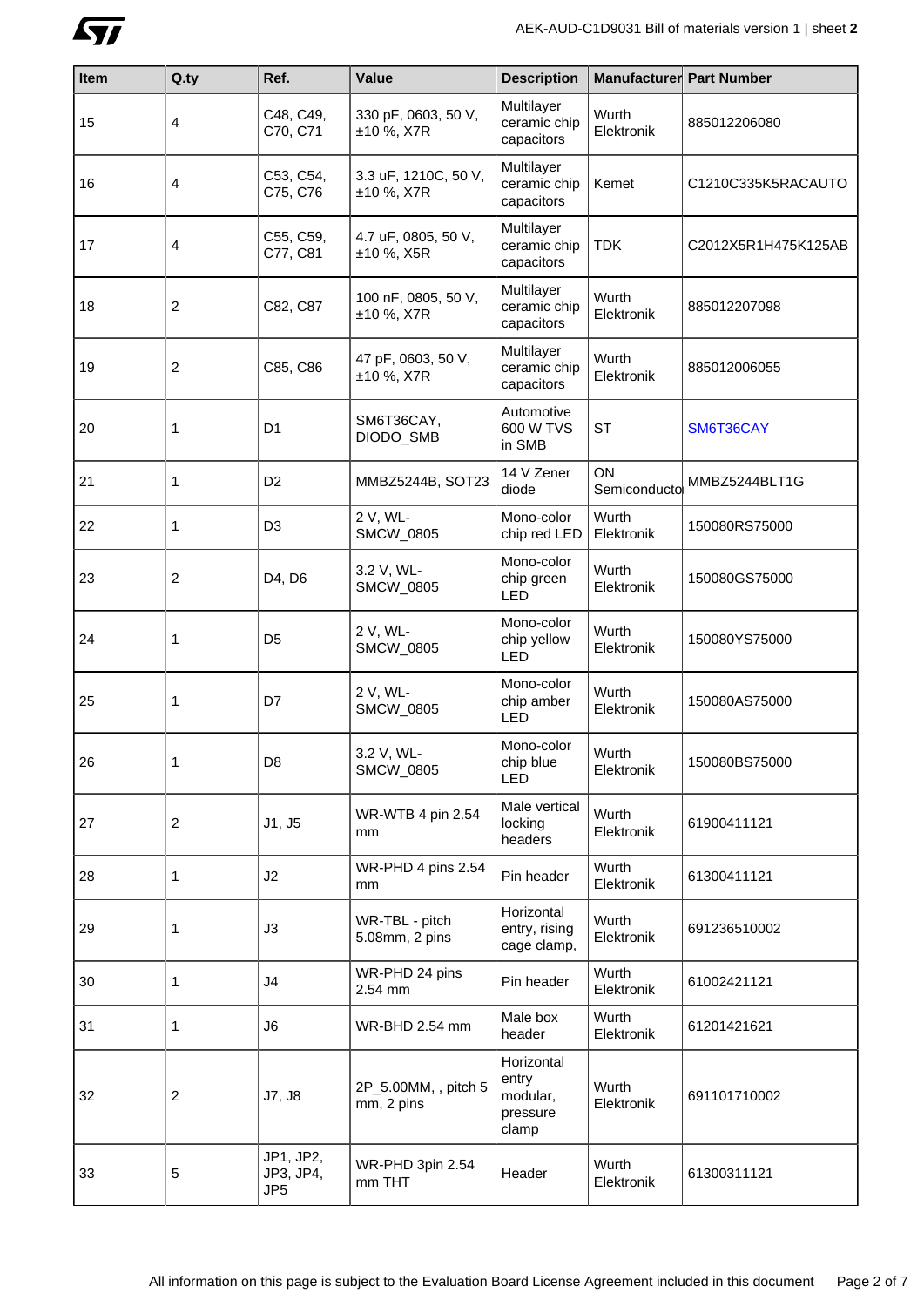

| Item | Q.ty             | Ref.                                                                                                | Value                                        | <b>Description</b>                                                                                                                       |                     | Manufacturer Part Number |
|------|------------------|-----------------------------------------------------------------------------------------------------|----------------------------------------------|------------------------------------------------------------------------------------------------------------------------------------------|---------------------|--------------------------|
| 34   | 1                | L1                                                                                                  | XAL1010-472MEB,<br>XAL1010,                  | Inductor                                                                                                                                 | Coilcraft           | XAL1010-472MED           |
| 35   | $\boldsymbol{2}$ | L <sub>2</sub> , L <sub>9</sub>                                                                     | BLM18BD102SN1,<br>0603                       | Inductor                                                                                                                                 | Wurth<br>Elektronik | 742792663                |
| 36   | $\overline{4}$   | L3, L4, L6,<br>L7                                                                                   | 10 µF, XAL6060                               | Inductor                                                                                                                                 | Coilcraft           | XAL6060-103MEC           |
| 37   | $\sqrt{2}$       | L5, L8                                                                                              | BLM18BA220SN1,<br>0603                       | Inductor                                                                                                                                 | Wurth<br>Elektronik | 742792604                |
| 38   | 1                | Q1                                                                                                  | FET_P, DPAK_STM-<br>L (TO-252)               | Automotive<br>grade P-<br>channel -30<br>$V, 5 m\Omega$<br>typ., -80 A<br>STripFET™<br>H6 Power<br><b>MOSFET</b><br>in a DPAK<br>package | <b>ST</b>           | STD95P3LLH6AG            |
| 39   | $\boldsymbol{2}$ | R <sub>1</sub> , R <sub>3</sub>                                                                     | 90, 0603 R, 1/10 W,<br>$±1$ %, 100 ppm/ $°C$ | Film<br>resistors                                                                                                                        | Vishay              | CRCW060390R9FKEA         |
| 40   | 1                | R <sub>2</sub>                                                                                      | 150, 0603R, 1/10 W,<br>±1 %, 100 ppm/°C      | Film resistor                                                                                                                            | Vishay              | CRCW0603150RFKEA         |
| 41   | 12               | R4, R14,<br>R <sub>15</sub> , R <sub>18</sub> ,<br>R20, R21,<br>R33, R35,<br>R36, R39,<br>R40, R62  | 10k, 0603R, 1/10 W,<br>$±1$ %, 100 ppm/ $°C$ | Film<br>resistors                                                                                                                        | Vishay              | CRCW060310K0FKEA         |
| 42   | $\overline{c}$   | <b>R5, R8</b>                                                                                       | 1K3, 0603R, 1/10 W,<br>±1 %, 100 ppm/°C      | Film<br>resistors                                                                                                                        | Vishay              | CRCW0603499RFKEA         |
| 43   | $\overline{c}$   | R6, R7                                                                                              | 22 k, 0603R, 1/10 W,<br>±1 %, 100 ppm/°C     | Film<br>resistors                                                                                                                        | Vishay              | CRCW060322K0FKEA         |
| 44   | 1                | R <sub>9</sub>                                                                                      | 180, 0603R, 1/10 W,<br>±1 %, 100 ppm/°C      | Film resistor                                                                                                                            | Vishay              | CRCW060360R4FKEA         |
| 45   | $\overline{c}$   | R <sub>10</sub> , R <sub>11</sub>                                                                   | 5.6 k, 0603R, 1/10<br>W, ±1 %, 100 ppm/°C    | Film<br>resistors                                                                                                                        | Vishay              | CRCW06035K60FKEA         |
| 46   | 1                | R <sub>12</sub>                                                                                     | 4k7, 0603R, 1/10 W,<br>$±1$ %, 100 ppm/ $°C$ | Film resistor                                                                                                                            | Vishay              | CRCW06034K70FKEAHP       |
| 47   | 11               | R13, R16,<br>R17, R19,<br>R32, R34,<br>R37, R38,<br>R55, R58,<br>R61                                | 0603R, 1/10 W, ±1<br>%, 100 ppm/°C           | Film<br>resistors (not<br>mounted)                                                                                                       |                     |                          |
| 48   | 12               | R22, R23,<br>R <sub>24</sub> , R <sub>25</sub> ,<br>R26, R27,<br>R41, R42,<br>R43, R44,<br>R45, R46 | 100, 0603R, 1/10 W,<br>$±1$ %, 100 ppm/ $°C$ | Film<br>resistors                                                                                                                        | <b>Bourns</b>       | CR0603-JW-101GLF         |
| 49   | 8                | R28, R29,<br>R30, R31,<br>R47, R48,<br>R49, R50                                                     | 10R, 1210R, 1/2 W,<br>$±1$ %, 100 ppm/ $°C$  | Film<br>resistors                                                                                                                        | Vishay              | CRCW121010R0FKEA         |
| 50   | $\overline{2}$   | R51, R52                                                                                            | 22R, 0603R, 1/10 W,<br>±1 %, 100 ppm/°C      | Film<br>resistors                                                                                                                        | Vishay              | CRCW060322R0FKEA         |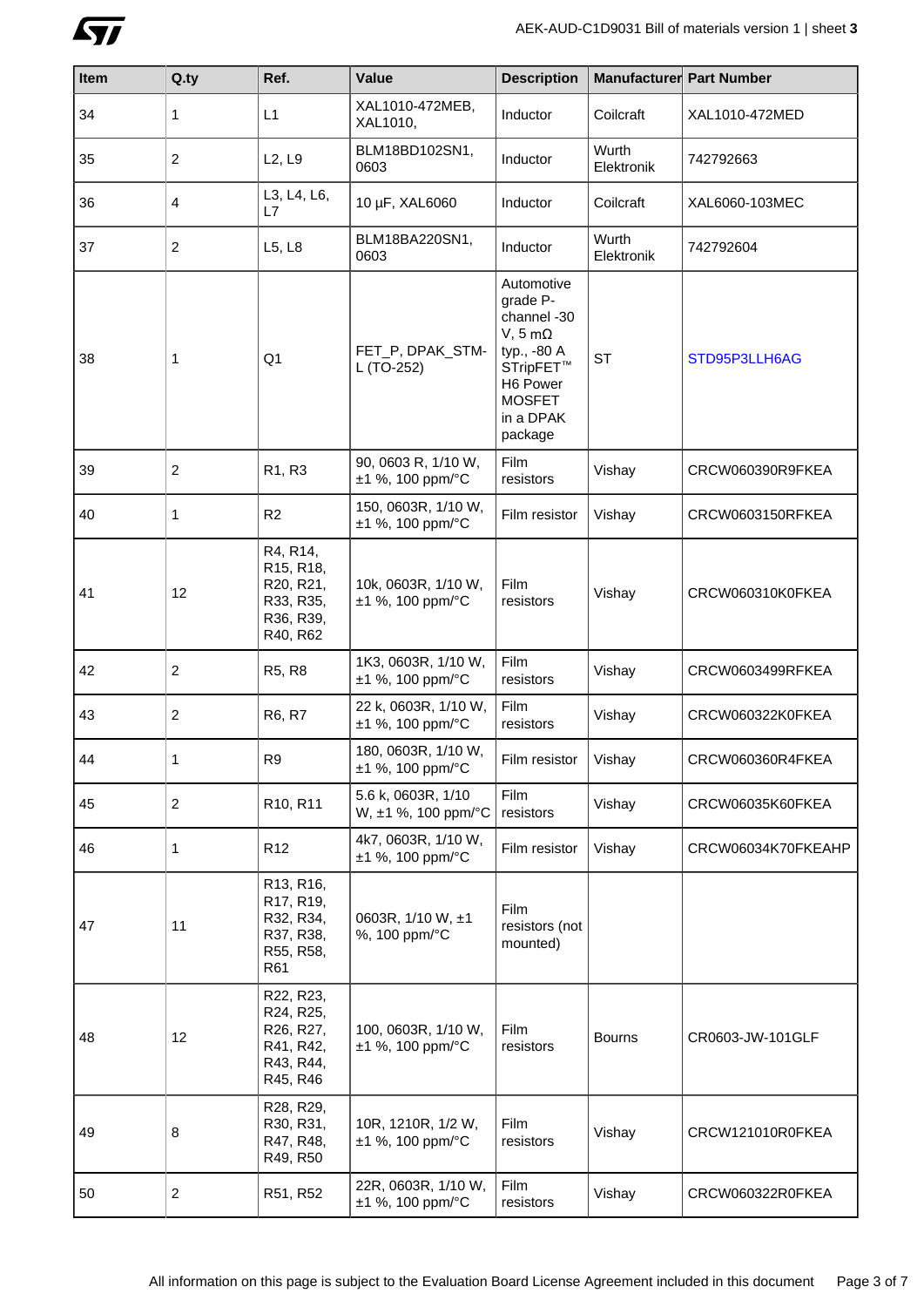

| Item | Q.ty           | Ref.                                                               | Value                                                                                    | <b>Description</b>                                                                                                |                                       | <b>Manufacturer Part Number</b> |
|------|----------------|--------------------------------------------------------------------|------------------------------------------------------------------------------------------|-------------------------------------------------------------------------------------------------------------------|---------------------------------------|---------------------------------|
| 51   | 5              | R53, R54,<br>R56, R59,<br>R60                                      | 0R, 0603R, 1/10 W,<br>±1 %, 100 ppm/°C                                                   | Film<br>resistors                                                                                                 | Vishay                                | CRCW06030000Z0EA                |
| 52   | 1              | <b>R57</b>                                                         | 120R, 0603R, 1/10<br>W, ±1 %, 100 ppm/°C                                                 | Film resistor                                                                                                     | Vishay                                | CRCW0603120RFKEAHP              |
| 53   | 1              | S <sub>1</sub>                                                     | ESB-33535A                                                                               | Switch                                                                                                            | Panasonic<br>Electronic<br>Components | ESB-33535A                      |
| 54   | 1              | S <sub>2</sub>                                                     | <b>WS-TASV SMT Tact</b><br>Switch 5x5 mm with<br>ground terminal,<br>height 0.8mm, 160gf | Tactile<br>switch                                                                                                 | Wurth<br>Elektronik                   | 431181008816                    |
| 55   | 1              | S <sub>3</sub>                                                     | <b>WS-TASV SMT</b><br>Tact Switch 6x6 mm<br>height 8 mm, 160gf                           | WS-TASV<br><b>SMT Tact</b><br>Switch<br>6x6mm,                                                                    | Wurth<br>Elektronik                   | 430182080816                    |
| 56   | 13             | T1, T2, T3,<br>T4, T5, T6,<br>T7, T8, T9,<br>T10, T11,<br>T12, T13 | TEST POINT, TEST<br>POINT_1.27MM_SMD<br>simple pin (for 2.54<br>mm pitch array)          | Test<br>points (not<br>mounted)                                                                                   | Any                                   |                                 |
| 57   | 1              | U1                                                                 | LD1117S50TR,<br><b>SOT-223</b>                                                           | Adjustable<br>and fixed<br>low drop<br>positive<br>voltage<br>regulator                                           | <b>ST</b>                             | <b>LD1117S50TR</b>              |
| 58   | 1              | U <sub>2</sub>                                                     | LD39050PU33R,<br>DFN6(3X3)                                                               | 500 mA low<br>quiescent<br>current and<br>low noise<br>voltage<br>regulator                                       | <b>ST</b>                             | LD39050PU33R                    |
| 59   | 1              | U <sub>3</sub>                                                     | SPC582B60E1,<br>PTQFP64                                                                  | 32-bit Power<br>Architecture<br>MCU for<br>automotive<br>general<br>purpose<br>applications<br>- Chorus<br>family | <b>ST</b>                             | SPC582B60E1                     |
| 60   | $\overline{c}$ | U4, U5                                                             | FDA903D, PSSOP36<br><b>SD PAD</b>                                                        | 1 x 45 W<br>class D<br>digital input<br>automotive<br>power<br>amplifier                                          | <b>ST</b>                             | <b>FDA903D</b>                  |
| 61   | 1              | U <sub>6</sub>                                                     | MCP2562FD-E_SN,<br>SOIC127P600X175-8l                                                    | High-speed<br>CAN FD<br>transceiver                                                                               | Microchip                             | MCP2562FD-E_SN                  |
| 62   | 1              | U7                                                                 | SN74LVC2T45,<br>VSSOP-8                                                                  | 2-bit dual<br>supply<br>transceiver                                                                               | Texas<br>Instruments                  | SN74LVC2T45DCUR                 |
| 63   | 1              | X1                                                                 | 40 MHz, ±20<br>ppm, WE-<br>XTAL_CFPX-104                                                 | Crystal                                                                                                           | Wurth<br>Elektronik                   | 830059537                       |
| 64   | 5              | Jumper                                                             | 2 ways, 2.54 mm                                                                          | Jumper                                                                                                            | Wurth<br>Elektronik                   | 60910213421                     |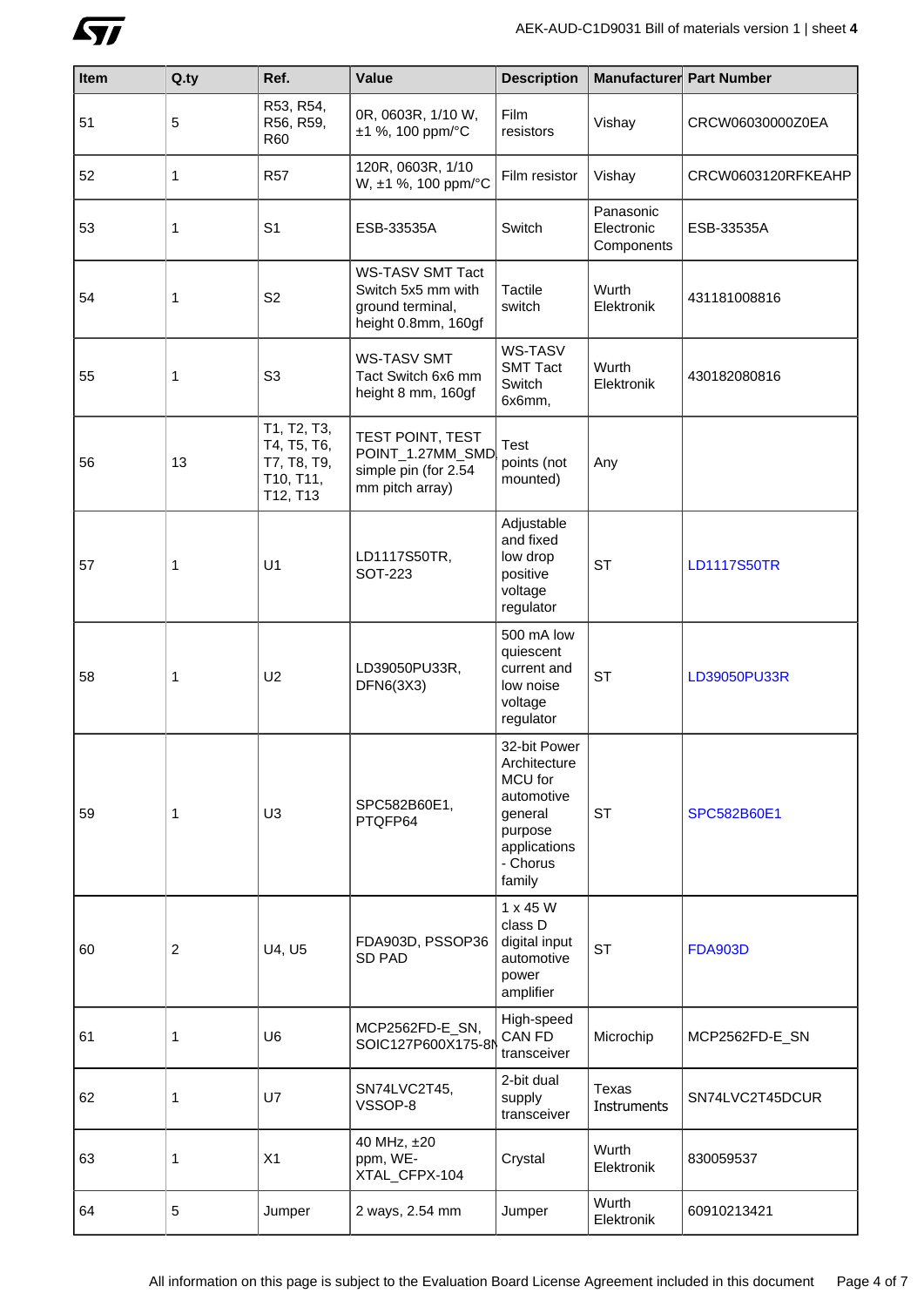

## **STMicroelectronics**

# **EVALUATION BOARD LICENSE AGREEMENT**

By using this evaluation board or kit (together with all related software, firmware, components, and documentation provided by ST, "Evaluation Board"), You ("You") are agreeing to be bound by the terms and conditions of this Evaluation Board License Agreement ("Agreement"). Do not use the Evaluation Board until You have read and agreed to this Agreement. Your use of the Evaluation Board constitutes Your acceptance of this Agreement.

# **LICENSE**

STMicroelectronics ("ST") grants You the right to use the enclosed Evaluation Board offering limited features only to evaluate and test ST products solely for Your evaluation and testing purposes in a research and development setting. The Evaluation Board shall not be, in any case, directly or indirectly assembled as a part in any production of Yours as it is solely developed to serve evaluation purposes and has no direct function and is not a finished product. If software and/or firmware is accompanied by a separate end user license agreement ("EULA"), then such software and/or firmware shall be governed by such EULA.

# **EVALUATION BOARD STATUS**

The Evaluation Board offers limited features allowing You only to evaluate and test the ST products. The Evaluation Board is not intended for consumer or household use. You are not authorized to use the Evaluation Board in any production system, and it may not be offered for sale or lease, or sold, leased or otherwise distributed for commercial purposes. If the Evaluation Board is incorporated in an evaluation system, the evaluation system may be used by You solely for Your evaluation and testing purposes. Such evaluation system may not be offered for sale or lease or sold, leased or otherwise distributed for commercial purposes and must be accompanied by a conspicuous notice as follows: "This device is not, and may not be, offered for sale or lease, or sold or leased or otherwise distributed for commercial purposes".

# **OWNERSHIP AND COPYRIGHT**

Title to the Evaluation Board remains with ST and/or its licensors. You may not remove any copyright or other proprietary rights notices without prior written authorization from ST. You may make one copy of the software and/or firmware of the Evaluation Board for back up or archival purposes provided that You reproduce and apply to such copy any copyright or other proprietary rights notices included on or embedded in the software and/or firmware. You agree to prevent any unauthorized copying in whole or in part of the Evaluation Board.

# **RESTRICTIONS AND WARNINGS**

Before You handle or use the Evaluation Board, You must carefully review any related documentation provided by ST. Such documentation may contain important warnings. You shall comply with all such warnings and other instructions and employ reasonable safety precautions in using the Evaluation Board. Failure to do so may result in death, personal injury, or property damage. If You have any questions regarding the safe usage of the Evaluation Board, You should contact ST for guidance. You may not sell, assign, sublicense, lease, rent or otherwise distribute the Evaluation Board for commercial purposes, in whole or in part, or use Evaluation Board in a production system, with the exception that if You are an authorized ST distributor, You may resell the Evaluation Board in compliance with the applicable terms and conditions. Except as provided in this Agreement or as explicitly permitted in the documentation of the Evaluation Board, You may not reproduce the Evaluation Board or modify, reverse engineer, de-compile or disassemble its software and/or firmware, in whole or in part.

You shall not use the Evaluation Board in any safety critical or functional safety testing, including but not limited to testing of life supporting, military or nuclear applications. ST expressly disclaims any responsibility for such usage which shall be made at Your sole risk, even if ST has been informed in writing of such usage. Unless expressly designated in writing by ST as suitable for use in testing automotive or aerospace applications, You shall not use the Evaluation Board in such testing.

# **Notice applicable to Evaluation Boards according to European Regulation**

For the European Regulation of the Evaluation Board, the applicable EU directives are considered, with a particular attention to the Low Voltage Directive (LVD) 2014/35/EU, the Electromagnetic Compatibility (EMC) Directive 2014/30/EU, and the Radio Equipment Directive (RED) 2014/53/EU. If the Evaluation Board is outside the scope of the foregoing Directives, then the General Product Safety Directive (GPSD) 2001/95/EC and Council Directive 93/68/EEC, amending Directive 73/23/EEC on electrical equipment designed for use within certain voltage limits, are applicable.

The Evaluation Board meets the requirements of the Restriction of Hazardous Substances (RoHS 2 or RoHS recast) Directive 2011/65/EU, Annex II, as amended by Directive 2015/863/EU.

# **Notice applicable to Evaluation Boards not FCC-Approved**

This kit is designed to allow:

(1)Product developers to evaluate electronic components, circuitry, or software associated with the kit to determine whether to incorporate such items in a finished product and

(2)Software developers to write software applications for use with the end product.

This kit is not a finished product and when assembled may not be resold or otherwise marketed unless all required FCC equipment authorizations are first obtained. Operation is subject to the condition that this product not cause harmful interference to licensed radio stations and that this product accept harmful interference. Unless the assembled kit is designed to operate under part 15, part 18 or part 95 of 47 CFR, Chapter I ("FCC Rules"), the operator of the kit must operate under the authority of an FCC license holder or must secure an experimental authorization under part 5 of this chapter.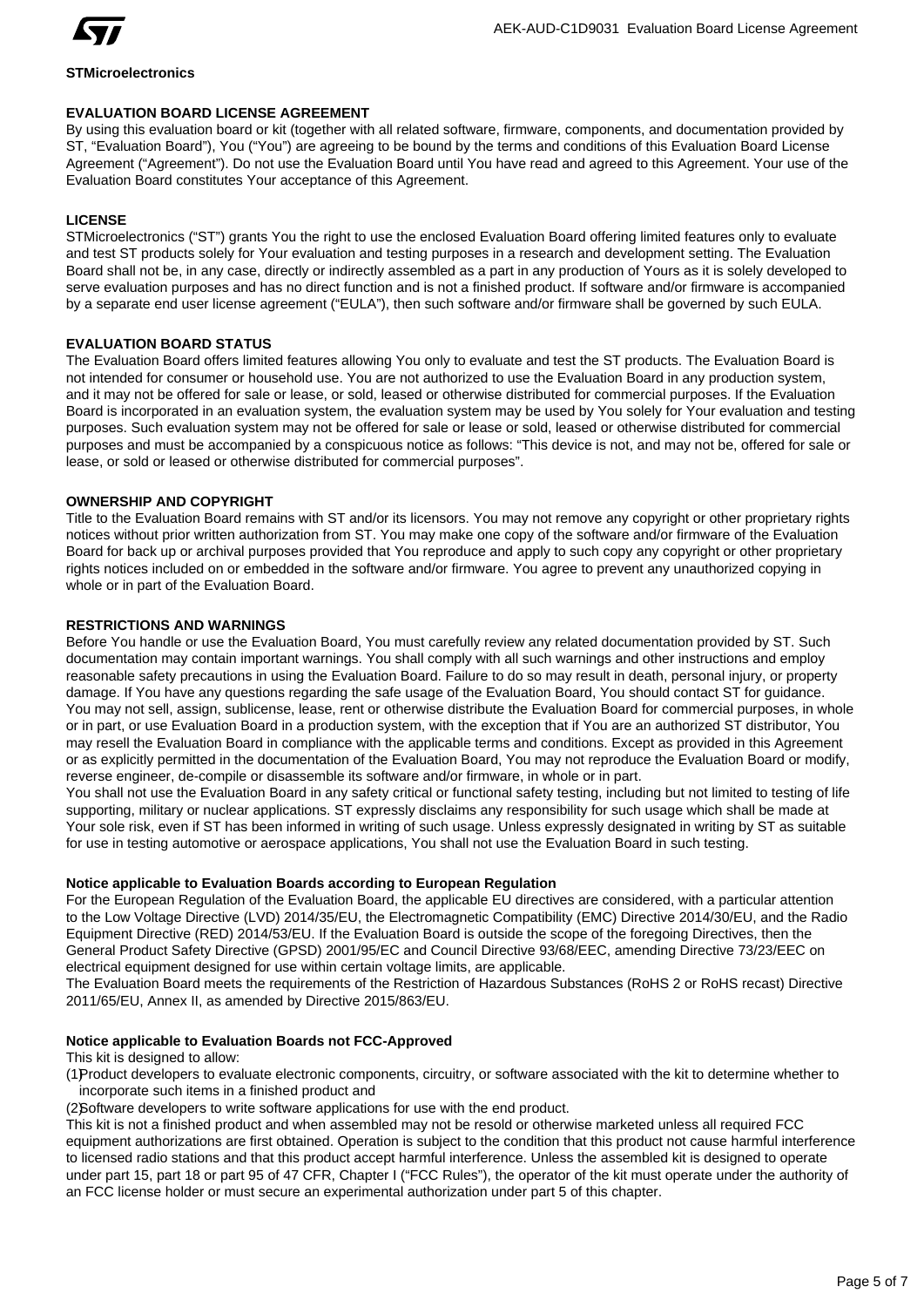

## **For Evaluation Boards annotated as FEDERAL COMMUNICATIONS COMMISSION (FCC) Part 15 Compliant**

- **FCC Interference Statement for Class A Evaluation Boards:** This equipment has been tested and found to comply with the limits for a Class A digital device, pursuant to part 15 of the FCC Rules. These limits are designed to provide reasonable protection against harmful interference when the equipment is operated in a commercial environment. This equipment generates, uses, and can radiate radio frequency energy and, if not installed and used in accordance with the instruction manual, may cause harmful interference to radio communications. Operation of this equipment in a residential area is likely to cause harmful interference in which case the user will be required to correct the interference at his own expense.
- **FCC Interference Statement for Class B Evaluation Boards:** This equipment has been tested and found to comply with the limits for a Class B digital device, pursuant to part 15 of the FCC Rules. These limits are designed to provide reasonable protection against harmful interference in a residential installation. This equipment generates, uses and can radiate radio frequency energy and, if not installed and used in accordance with the instructions, may cause harmful interference to radio communications. However, there is no guarantee that interference will not occur in a particular installation. If this equipment does cause harmful interference to radio or television reception, which can be determined by turning the equipment off and on, the user is encouraged to try to correct the interference by one or more of the following measures:
	- Reorient or relocate the receiving antenna.
	- Increase the separation between the equipment and receiver.
	- Connect the equipment to an outlet on a circuit different from that to which the receiver is connected.
	- Consult the dealer or an experienced radio/TV technician for help.
- This device complies with part 15 of the FCC Rules. Operation is subject to the following two conditions: (1) This device may not cause harmful interference, and (2) this device must accept any interference received, including interference that may cause undesired operation. Changes or modifications not expressly approved by the party responsible for compliance could void the user's authority to operate the equipment.

#### **WARRANTY**

ST WARRANTS THAT IT HAS THE RIGHT TO PROVIDE THE EVALUATION BOARD TO YOU. THIS WARRANTY IS PROVIDED BY ST IN LIEU OF ALL OTHER WARRANTIES, WRITTEN OR ORAL, STATUTORY, EXPRESS OR IMPLIED, INCLUDING ANY WARRANTY AS TO MERCHANTABILITY, NON-INFRINGEMENT, FITNESS FOR ANY PARTICULAR PURPOSE, OR UNINTERRUPTED OR ERROR-FREE OPERATION, ALL OF WHICH ARE EXPRESSLY DISCLAIMED. THE EVALUATION BOARD IS PROVIDED "AS IS".

YOU WARRANT TO ST THAT YOU WILL ENSURE THE EVALUATION BOARD IS USED ONLY BY ELECTRONICS EXPERTS WHO UNDERSTAND THE DANGERS OF HANDLING AND USING SUCH ITEMS, YOU ASSUME ALL RESPONSIBILITY AND LIABILITY FOR ANY IMPROPER OR UNSAFE HANDLING OR USE OF THE EVALUATION BOARD BY YOU, YOUR EMPLOYEES, AFFILIATES, CONTRACTORS, AND DESIGNEES.

#### **LIMITATION OF LIABILITIES**

IN NO EVENT SHALL ST BE LIABLE TO YOU, WHETHER IN CONTRACT, TORT (INCLUDING NEGLIGENCE), STRICT LIABILITY, OR ANY OTHER LEGAL THEORY, FOR ANY INDIRECT, SPECIAL, CONSEQUENTIAL, INCIDENTAL, PUNITIVE, OR EXEMPLARY DAMAGES WITH RESPECT TO ANY MATTERS RELATING TO THIS AGREEMENT, REGARDLESS OF WHETHER ST HAS BEEN ADVISED OF THE POSSIBILITY OF THE SAME. IN NO EVENT SHALL ST'S LIABILITY ARISING OUT OF THIS AGREEMENT IN THE AGGREGATE EXCEED THE AMOUNT PAID BY YOU UNDER THIS AGREEMENT FOR THE PURCHASE OF THE EVALUATION BOARD, OR TEN UNITED STATES DOLLARS (\$10.00) IF NO PURCHASE PRICE WAS PAID.

#### **INDEMNIFICATION**

You shall, at Your expense, defend ST and its Affiliates against a claim or action brought by a third party for infringement or misappropriation of any patent, copyright, trade secret or other intellectual property right of a third party to the extent resulting from (1) Your combination of the Evaluation Board with any other component, system, software, or firmware, (2) Your modification of the Evaluation Board, or (3) Your use of the Evaluation Board in a manner not permitted under this Agreement. You shall indemnify ST and its Affiliates against and pay any resulting costs and damages finally awarded against ST or its Affiliates or agreed to in any settlement, provided that You have sole control of the defense and settlement of the claim or action, and ST cooperates in the defense and furnishes all related evidence under its control at Your expense. ST will be entitled to participate in the defense of such claim or action and to employ counsel at its own expense. "Affiliates" means any corporation or other entity directly or indirectly controlled by, controlling or under common control with the entity in question, for so long as such ownership exists. "Control" means the direct or indirect beneficial ownership of more than fifty (50%) percent of the stock or other equity interests entitled to vote for the election of directors or an equivalent governing body. Any such corporation or other legal entity shall be deemed to be an Affiliate of such Party only as long as such Control

#### **TERMINATION**

exists.

ST may terminate this Agreement without notice if You breach this Agreement. Upon termination, You shall immediately destroy or return all copies of the software, firmware, and documentation of the Evaluation Board to ST and certify in writing to ST that You have done so.

## **APPLICABLE LAW AND JURISDICTION**

This Agreement shall be governed, construed and enforced in accordance with the laws of Switzerland, without regard to its conflict of laws rules. The UN Convention on Contracts for the International Sale of Goods shall not apply to this Agreement. In case of dispute and in the absence of an amicable settlement, the only competent jurisdiction shall be the Courts of Geneva, Switzerland. Any breach of this Agreement by You may result in irreparable damage to ST for which ST will not have an